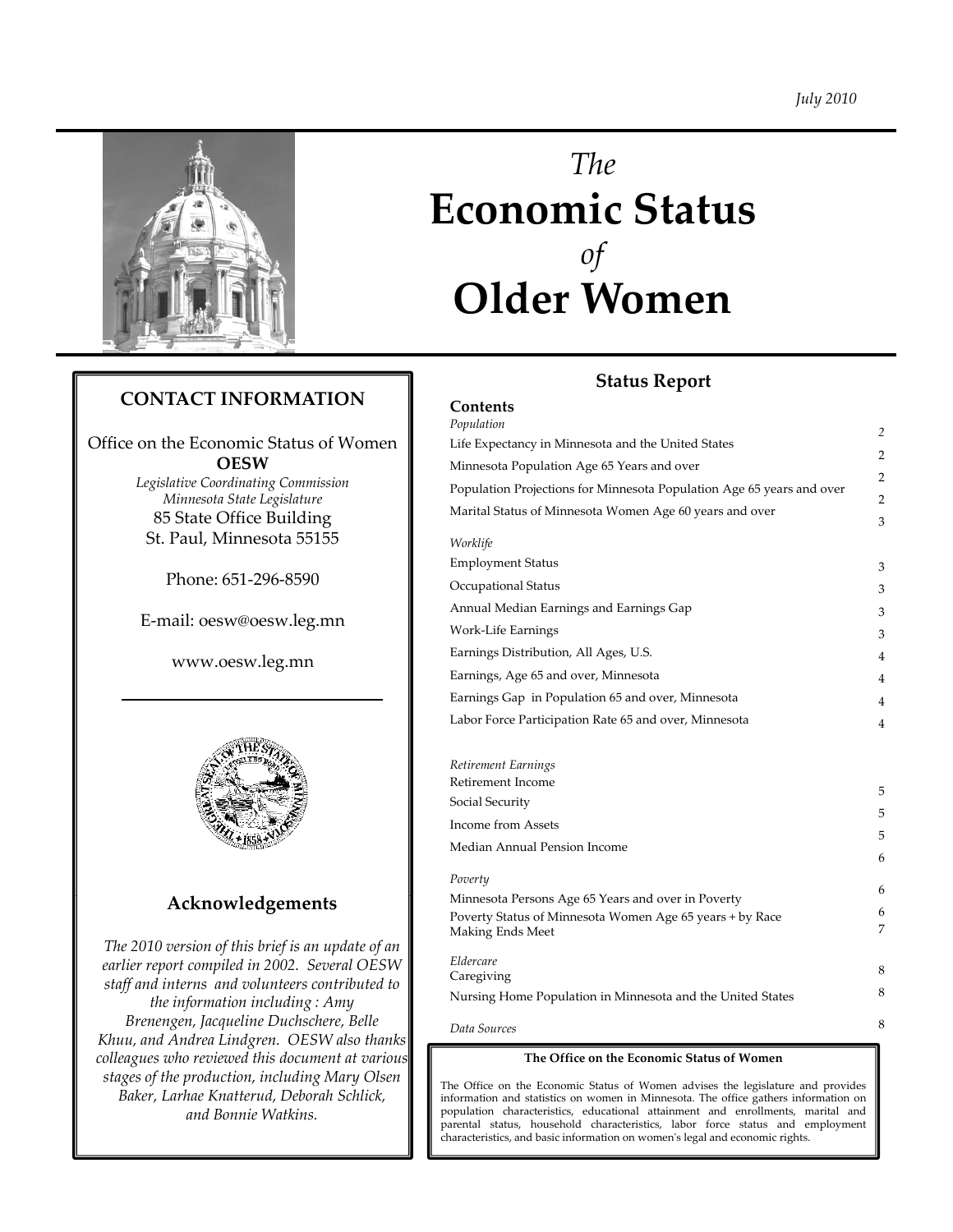# **Population**

### **Life Expectancy in Minnesota and the United States**



*Sources: MN State Demographic Center and National Vital Statistics Reports*

### **Minnesota Population \*Age 65 Years and Over**

Women are 56.5% of the projected population of persons age 65 years and over in Minnesota in 2010. The proportion of women in the population increases with age. Women accounted for:

- 52.5% of people age 65 to 74.
- 57.3% of people age 75 to 84.
- 67.4% of people age 85 and older.

Women continue to live longer than men. However, the gap between the life expectancies of men and women, both nationally and in Minnesota has been decreasing since the 1970s.

•Life expectancy in 2005 for women in Minnesota was:

- 82.4 years *at birth*
- 21.0 years *at age 65 years*
- 10.2 years *at age 80 years*

•Life expectancy in 2005 for men in Minnesota was:

- 77.9 years *at birth*
- 18.1 years *at age 65 years*
- 8.3 years *at age 80 years*





### **Population Projections for the Minnesota Population Age 65 Years and Over**

The population of women and men age 65 years and over in Minnesota will increase dramatically between 2005 and 2035 with the greatest increase expected after 2015.

•The number of Minnesotans age 65 years will increase from 12.0% in 2005 to about 21.7% in 2035. • Between 2005 and 2035 it is projected that the population of women age 65 years and over will more than double (108.8%)from 359,654 to 751,080, with the highest increase in the age 75‐84 segment (118.6%) from 126,990 to 277,590

> *Population Projections for the Minnesota Population Age 65 Years and Over by Sex MN 2005‐2035*





*Minnesota Legislative Office on the Economic Status of Women* Page 2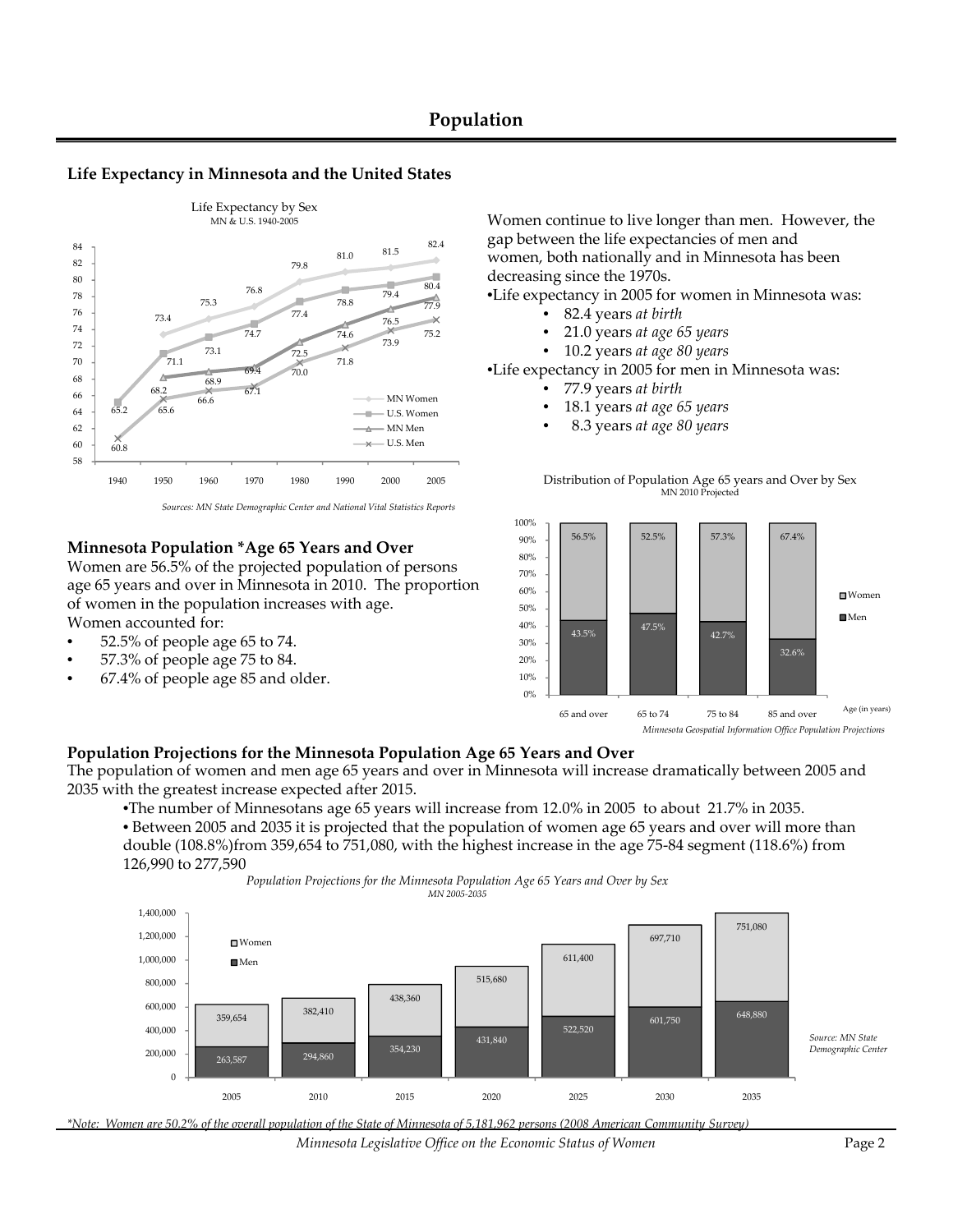# **Population (continued)**

### **Marital Status of Minnesota Women Age 60 Years and Over** 80.0%

The proportion of women who are widowed begins to increase dramatically as women approach and move through retirement years.

- About 22.6% of Minnesota women age 65 to 74 years, 50.2% of women age 75 to 84 years, and 74.2% of women age 85 years and over were widowed in 2008.
- The increase in the percentage of women who were widowed by age corresponds to the decrease in the women who were married by age.



Worklife factors such as employment (e.g., working part-time or full-time), caregiving responsibilities, earnings and whether benefits such as pensions are offered affects financial status in retirement.

### **Employment Status**

Women are more likely to work part-time than men.

- In 2008, 15.5% of the 65 and older population participated in the US labor force. Within this population, women were 32.7% of full-time, year round workers, and 67.3% of part-time (or "not full-time") workers.
- Of all employed Minnesota women, 70.2% worked full time, and 30.1% worked part‐time in 2008.
- In 2008, 22.4% of women aged 65 and older worked full time in Minnesota and 77.6% worked part‐time.

### **Occupational Status**

In 2008, for women who were full-time, wage and salary workers, the three most prevalent occupations were secretaries and administrative assistants, registered nurses, and elementary and middle school teachers.

### **Annual and Weekly Median Earnings and Earnings Gap**

The median annual earnings of Minnesota female full-time, year-round workers age 16 years and over were lower than their male counterparts. The 2008 annual median earnings of Minnesota female full‐time, year‐round workers were \$37,281. This is compared to annual median earnings of \$48,637 for Minnesota male full-time, year-round workers. This results 23.3% wage gap between men and women in Minnesota, also expressed as women earning 76.7% of men's wages. Weekly figures follow:



### **Womenʹs Weekly Earnings as a Percent of Menʹs, U.S. 2009**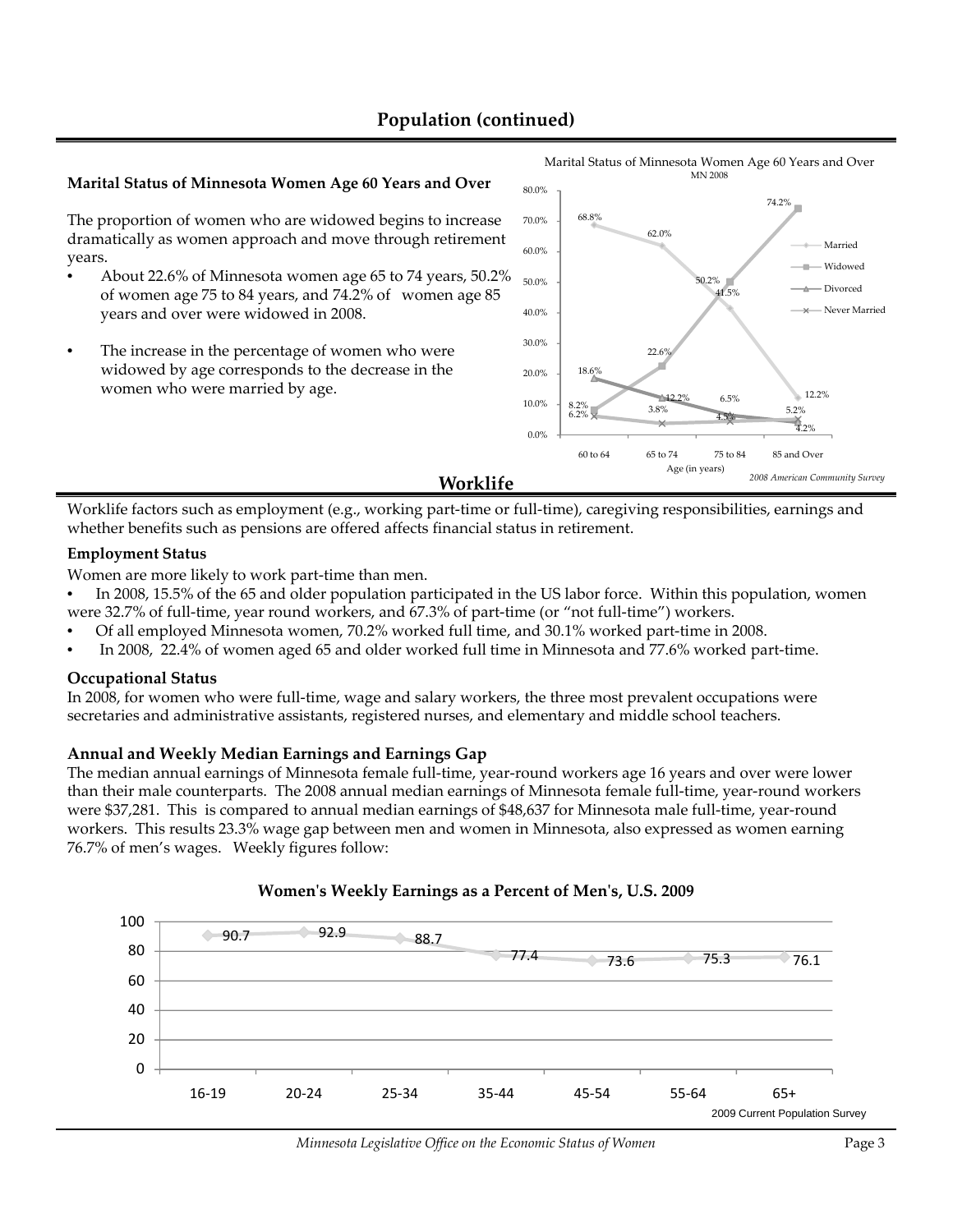# **Worklife (continued)**

### **Earnings Distribution in Minnesota**

Minnesota female full‐time, year‐round workers age 16 years and over were more likely to have earnings in the lower end of the earnings distribution. Earnings of comparable male workers were distributed more evenly through the range of earnings.

- More than 1 in 5 (23.1%) Minnesota female full-time, yearround workers earned less than \$25,000 in 2007. This compared to just over 1 in 8 (13.9%) of their male counterparts counterparts.
- Nearly one-half (46.9%) of Minnesota female full-time, yearround workers, and less than one‐third (29.1%) of comparable male workers had earnings below \$35,000 in 2007.
- Almost three-quarters (72.0%) of Minnesota female full-time, year-round workers and just over one-half (52.9%) of their male counterparts had earnings that were less  $\frac{102\%}{\text{Male}}$  10.2%
- Twenty eight percent (28.0%) of Minnesota female full-time, \$100,000 and over year-round workers had 2007 earnings of \$50,000 and over. Forty percent (39.4%) of comparable male workers had 2007 earnings at this level. *<sup>2007</sup> American Community Survey*



*Source: U.S. Census Bureau, Current Population Survey, Annual Social and Economic Supplement, 2008*

### Earning Distribution by Sex Full-time, Year-round Workers Age 16 Years and Over MN 2007 15 2% 9.7% 2.4% 1.8% 23.8% 16.7% 4.0% 2.4% \$25,000 to \$34,999 \$15,000 to \$24,999 \$10,000 to \$14,999 \$9,999 and under 10 2% 7.1% 18.0% 23.8%  $15.2\%$ <br>13.0%<br> $13.0\%$ <br>13.9%<br>7.1%<br>5.9% 4.5% 13.0% 25.1% \$75,000 to \$99,999 \$65,000 to \$74,999 \$50,000 to \$64,999 \$35,000 to \$49,999 **F**emale 11.9%  $10.2\%$ <br>4.6% 0.0% 10.0% 20.0% 30.0% 40.0%

In 2007, the median earnings of U.S. workers age 65 years and older were \$14,021 for women and \$24,323 for men.

•Women workers age 65 years and over were more likely to have earnings in the lower end of the earnings distribution. Earnings of comparable male workers were distributed more evenly though the range of earnings.

• Over half (54.8%) of U.S. women workers age 65 years and over earned less than \$35,000 in 2007. This compared to one‐third (35.2%) of their male counterparts.

•Three-quarters (75.1%) of U.S. women workers age 65 and over, and more than one‐half (53.4%) of comparable male workers had earnings below \$50,000 17.5%

# **Earnings Gap in the Population 65 years and Over**

In 2009 the earnings gap, or ratio of female‐to‐male median weekly earnings, of full‐time wage and salary workers, year‐round Minnesota workers age 65 years and over was 76.1 percent.

# **Labor Force Participation Rate, 65 years and Over**

Women age 65 years and older have a lower rate of employment than their male counterparts. In 2008, just over 12.6% women age 65 years and older are employed compared to 21.4% of men in the same age range.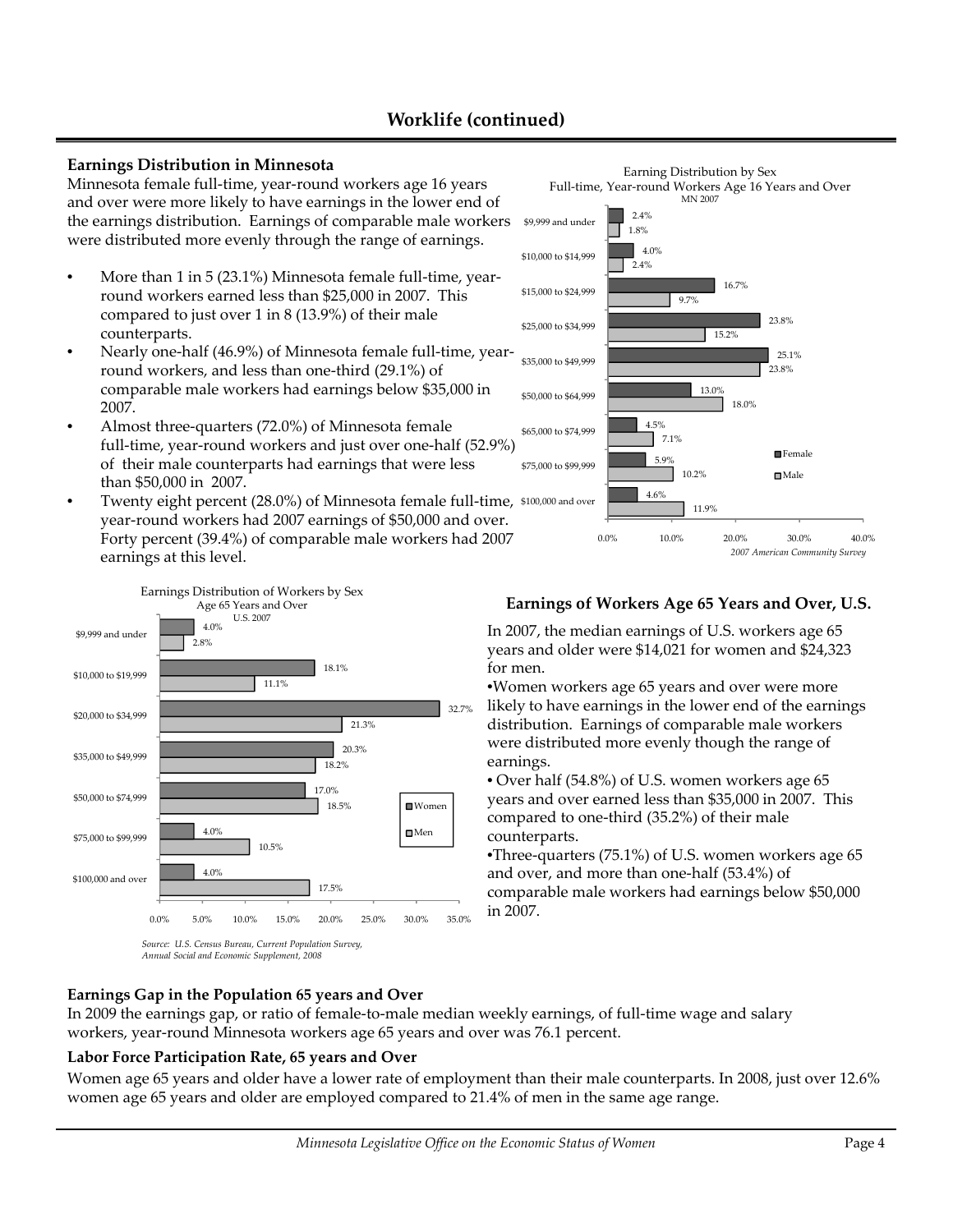# **Retirement Earnings**

### **Income**

The percentage of elderly women's income coming from employment-based sources, has increased over time, reflecting the growing presence of women in the work force.



### **Social Security**

•About 20.4 million U.S. women aged 65 or older received benefits for December 2008.

- •About 41.9 percent were entitled solely to a retired‐worker benefit.
- About 29.6 percent were dually entitled to a retired‐worker benefit and a wifeʹs or widow's benefit.

About 28.5 percent were receiving wife's or widowʹs benefits only.

•Among retired workers, monthly benefits averaged \$1,299 for men and \$1,001 for women.

•For disabled workers, average monthly benefits were \$1,191 for men and \$920 for women.





older women's income and earnings accounted for 11.0 percent. By 2008, these percentages had increased to 16.8 percent and 18.7 percent, respectively •Older women derived a greater share of their income from Social Security and assets than elderly men in 2008. By ld l d d l h f h Men comparison, elderly men deriveda larger share oftheir income from employment based sources, including pensions and annuities and earnings, than elderly women. •In 2008, pensions and annuities accounted for 21.8 percent of elderly men's income, compared with 16.8 percent of elderly women's.

> •Income from earnings accounted for 30.5 percent of the elderly menʹs income, compared with 18.7 percent of elderly men women's.

> > Social Security Beneficiaries Age 65 Years and Over by Sex U.S. 2009



*Annual Statistical Supplement 2009*



•Non‐married women and non‐married men are about equally likely to receive income from assets. Women receive a lower amount than men.

•Married couples receive higher income from assets than non‐married women or men.

\**Non‐married includes widowed, divorced, and never married Source: U.S. Social Security Administration*

*Minnesota Legislative Office on the Economic Status of Women* Page 5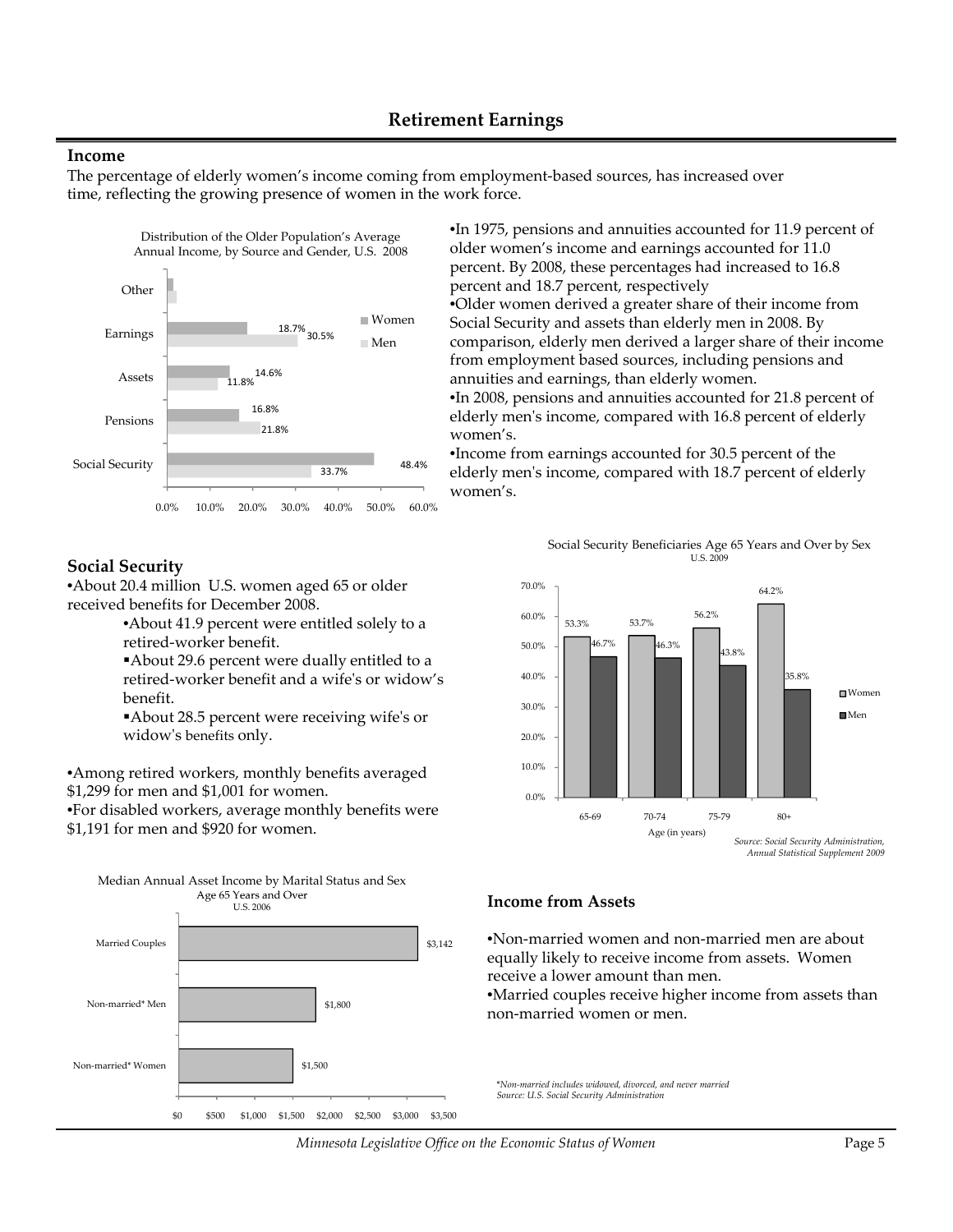# **Retirement Earnings (continued)**

### **Median Annual Pension and Annuity Income** Median Annual Pension and Annuity Income by Industry and Sex

In 2007, 27.9 percent of women age 65 and over received income from pensions and annuities.

Comparatively, 42.6 percent of men age 65 and over received income from pensions and annuities.

• The median annual public sector pension and annuity income for women age 50 years and over was 60 percent of men's median public sector pension and<br>annuity income.

•The median annual private sector pension and annuity income for women age 50 years and over was 59.1 percent of men's median private sector pension and annuity income.





### **Minnesota Persons Age 65 Years and Over in Poverty**

Women age 65 years and over are more likely to be in poverty than comparable men.

- In 2007, 1 in 6 (16.9%) women age 65 years and older were at 100% of the poverty line compared to 1 in 11 (9.2%) of men age 65 years and older at 100% of the federal poverty level\*.
- In 2007, over 1 in 3 (40.2%) women age 65 years and older were at 200% of the poverty line compared to 1 in 4  $(25.4%)$  of men age 65 years and older at 200% of the federal poverty level\*.

\*Note: The gross yearly income for a family of four at 100% of the federal poverty level in the 48 contiguous states and the District of Columbia is \$22,050. The gross yearly income for a family of four at 200% of the federal poverty level in the 48 contiguous states and the District of Columbia is \$44,100.

# **Poverty Status of Minnesota Women Age 65 Years and Over by Race**

Poverty status of women age 65 years and over varies widely by race and ethnic origin. The proportion of women in poverty increases with age for women of all races and ethnic origins.

- American Indian women age 65 years and over had the highest proportion of women in poverty in Minnesota in 2007.
- Nearly 1 in 3 (31.7%) American Indian women age  $65$  to 74 years and nearly 1 in 10 (7.8%) American Indian women age 75 years and over were in poverty in 2007.
- White women age 65 years and over had the lowest proportion of women in poverty compared to w omen of other race and ethnic groups



Poverty Status of Women by Age and Race Age 65 Years and Over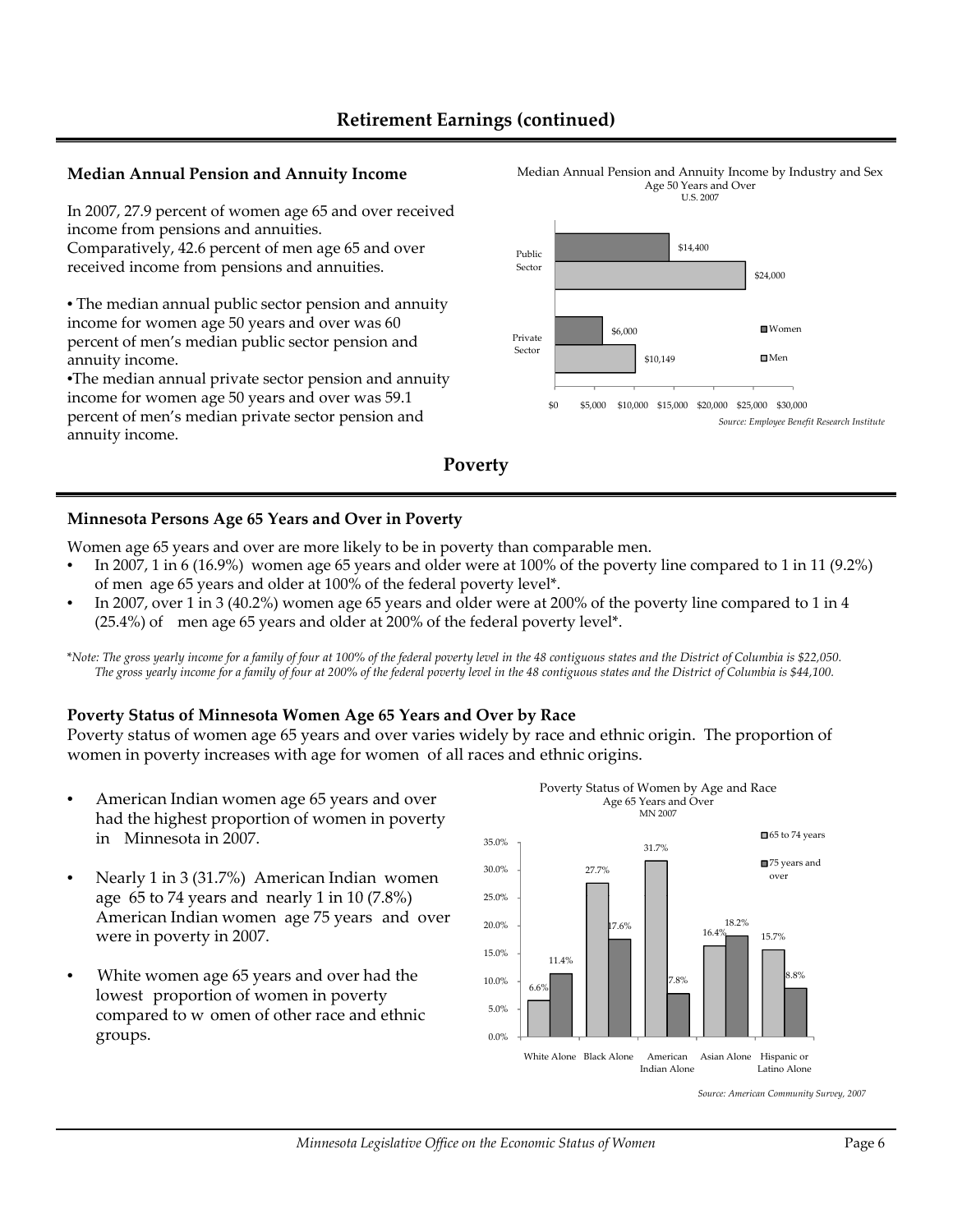# **Making Ends Meet**

The Minnesota Elder Economic Security StandardTM Index (MinnEESI) was developed as a measure of cost of basic expenses for elder households who are 65 or older to age in place, continuing to live in the community setting of their choice. MinnEESI takes into consideration core components such as housing, health care, food and transportation, and a miscellaneous category utilizing widely accepted cost of data from public sources. The index shows that many Minnesotan elders are not able to make ends meet. Elders are not able to maintain economic security either by social security or median incomes.

This situation is concerning for women. As illustrated below, the average annual social security payment for a woman is \$11,233, just above the federal poverty guideline for a single person of \$10,400. Median income for older women is \$12,691. This is just over half (53%) of the median income for men of \$24,041, and it is significantly lower than the index's basic cost of living for an elder of \$19,090.

# **The Elder Economic Security Standard Index for Single Renters in Good Health and Benchmark Annual Incomes for Single Elders in Minnesota, 2008**



Note: Income in retirement includes all personal income, excluding public supports, of those without earnings.



# **Homeownership & Rentals**

•In 2007, the percentage of homeownership for women age 65 years in over is smaller than the percentage of homeownership for men age 65 years and over.

•Women over 65 are 17% of all one‐person rental units in the U.S., men over 65 are 6.8% of the same population.